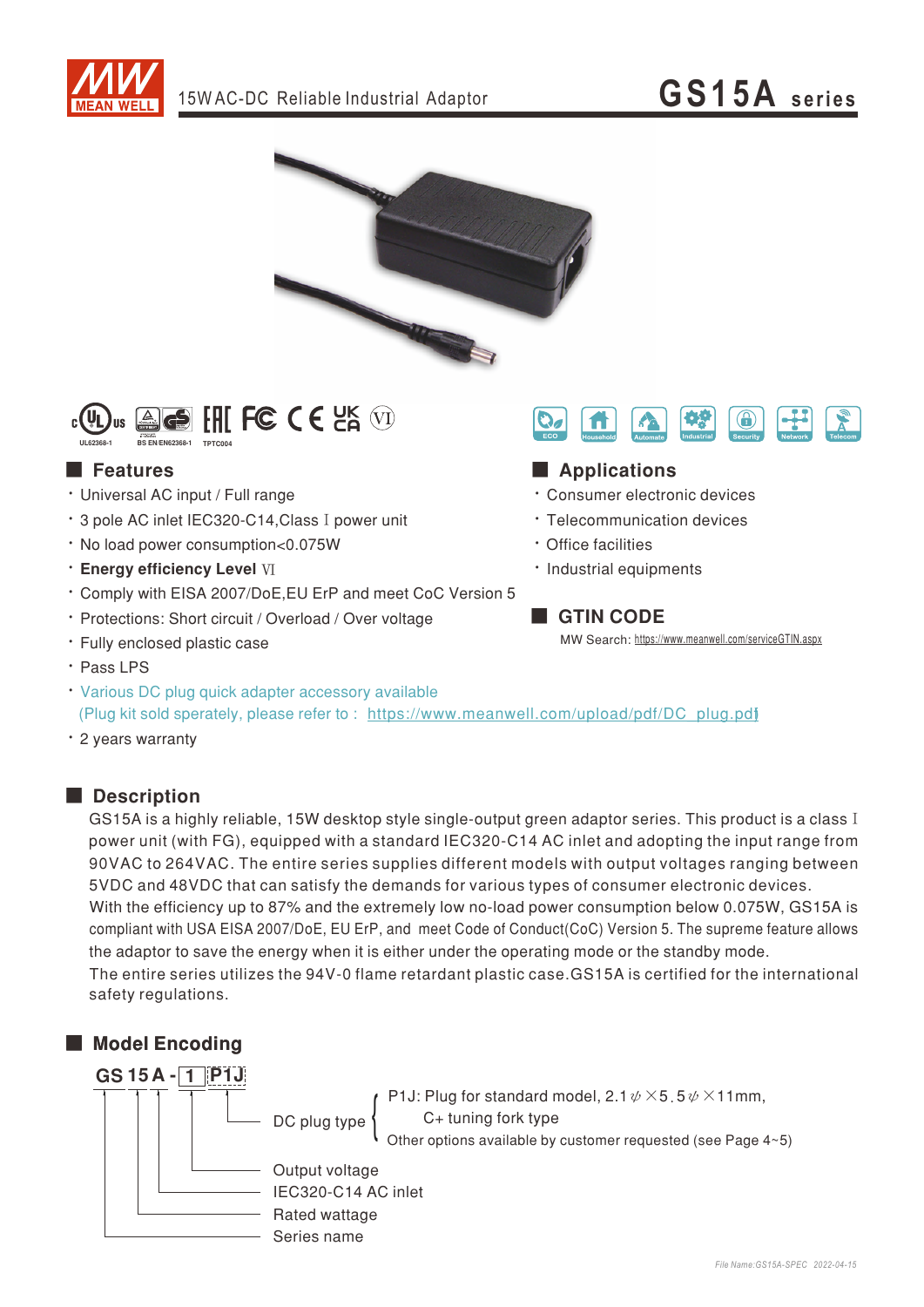

### **SPECIFICATION**

| ORDER NO.               |                                                                                                                                                                                                                                                                                                                                                                                                                                                                                                                                                                                                                                                                                                                                                                                                                                                                                                                                                                               | GS15A-1P1J                                                                                                                                               | GS15A-11P1J                         | GS15A-2P1J                                                  | GS15A-3P1J               | GS15A-4P1J                                                          | GS15A-5P1J              | GS15A-6P1J                                                                         | GS15A-8P1J  |  |  |
|-------------------------|-------------------------------------------------------------------------------------------------------------------------------------------------------------------------------------------------------------------------------------------------------------------------------------------------------------------------------------------------------------------------------------------------------------------------------------------------------------------------------------------------------------------------------------------------------------------------------------------------------------------------------------------------------------------------------------------------------------------------------------------------------------------------------------------------------------------------------------------------------------------------------------------------------------------------------------------------------------------------------|----------------------------------------------------------------------------------------------------------------------------------------------------------|-------------------------------------|-------------------------------------------------------------|--------------------------|---------------------------------------------------------------------|-------------------------|------------------------------------------------------------------------------------|-------------|--|--|
|                         | <b>SAFETY MODEL NO.</b>                                                                                                                                                                                                                                                                                                                                                                                                                                                                                                                                                                                                                                                                                                                                                                                                                                                                                                                                                       | GS15A-1                                                                                                                                                  | GS15A-1-1                           | GS15A-2                                                     | GS15A-3                  | GS15A-4                                                             | GS15A-5                 | GS15A-6                                                                            | GS15A-8     |  |  |
|                         | Note. $2 5V$<br><b>DC VOLTAGE</b>                                                                                                                                                                                                                                                                                                                                                                                                                                                                                                                                                                                                                                                                                                                                                                                                                                                                                                                                             |                                                                                                                                                          | 7.5V                                | 9V                                                          | 12V                      | 15V                                                                 | <b>18V</b>              | <b>24V</b>                                                                         | 48V         |  |  |
|                         | <b>RATED CURRENT</b>                                                                                                                                                                                                                                                                                                                                                                                                                                                                                                                                                                                                                                                                                                                                                                                                                                                                                                                                                          | 2.40A                                                                                                                                                    | 1.60A                               | 1.66A                                                       | 1.25A                    | 1.00A                                                               | 0.83A                   | 0.625A                                                                             | 0.31A       |  |  |
|                         | <b>CURRENT RANGE</b>                                                                                                                                                                                                                                                                                                                                                                                                                                                                                                                                                                                                                                                                                                                                                                                                                                                                                                                                                          | $0 - 2.40A$                                                                                                                                              | $0 - 1.60A$                         | $0 - 1.66A$                                                 | $0 - 1.25A$              | $0 - 1.00A$                                                         | $0 - 0.83A$             | $0 - 0.625A$                                                                       | $0 - 0.31A$ |  |  |
|                         | <b>RATED POWER</b>                                                                                                                                                                                                                                                                                                                                                                                                                                                                                                                                                                                                                                                                                                                                                                                                                                                                                                                                                            | <b>12W</b>                                                                                                                                               | <b>12W</b>                          | <b>15W</b>                                                  | <b>15W</b>               | <b>15W</b>                                                          | <b>15W</b>              | <b>15W</b>                                                                         | <b>15W</b>  |  |  |
| <b>OUTPUT</b>           | RIPPLE & NOISE (max.) Note.3 50mVp-p                                                                                                                                                                                                                                                                                                                                                                                                                                                                                                                                                                                                                                                                                                                                                                                                                                                                                                                                          |                                                                                                                                                          | 80mVp-p                             | 80mVp-p                                                     | 80mVp-p                  | 100mVp-p                                                            | 120mVp-p                | 150mVp-p                                                                           | 240mVp-p    |  |  |
|                         | <b>VOLTAGE TOLERANCE Note.4 ±5.0%</b>                                                                                                                                                                                                                                                                                                                                                                                                                                                                                                                                                                                                                                                                                                                                                                                                                                                                                                                                         |                                                                                                                                                          | ±5.0%                               | ±5.0%                                                       | ±3.0%                    | ±3.0%                                                               | ±3.0%                   | ±2.0%                                                                              | ±2.0%       |  |  |
|                         | <b>LINE REGULATION</b>                                                                                                                                                                                                                                                                                                                                                                                                                                                                                                                                                                                                                                                                                                                                                                                                                                                                                                                                                        | Note.5 $\pm 0.5\%$                                                                                                                                       | ±0.5%                               | ±0.5%                                                       | ±0.5%                    | ±0.5%                                                               | ±0.5%                   | ±0.5%                                                                              | ±0.5%       |  |  |
|                         | <b>LOAD REGULATION</b>                                                                                                                                                                                                                                                                                                                                                                                                                                                                                                                                                                                                                                                                                                                                                                                                                                                                                                                                                        | Note.6 $\pm 5.0\%$                                                                                                                                       | ±5.0%                               | ±5.0%                                                       | ±3.0%                    | ±3.0%                                                               | ±3.0%                   | ±2.0%                                                                              | ±2.0%       |  |  |
|                         |                                                                                                                                                                                                                                                                                                                                                                                                                                                                                                                                                                                                                                                                                                                                                                                                                                                                                                                                                                               |                                                                                                                                                          |                                     |                                                             |                          |                                                                     |                         |                                                                                    |             |  |  |
|                         | <b>VOLTAGE RANGE</b>                                                                                                                                                                                                                                                                                                                                                                                                                                                                                                                                                                                                                                                                                                                                                                                                                                                                                                                                                          | SETUP, RISE, HOLD UP TIME 3000ms, 50ms, 10ms at full load                                                                                                |                                     |                                                             |                          |                                                                     |                         |                                                                                    |             |  |  |
| <b>INPUT</b>            |                                                                                                                                                                                                                                                                                                                                                                                                                                                                                                                                                                                                                                                                                                                                                                                                                                                                                                                                                                               | $90 \sim 264$ VAC<br>$135 - 370$ VDC<br>$47 \sim 63$ Hz                                                                                                  |                                     |                                                             |                          |                                                                     |                         |                                                                                    |             |  |  |
|                         | <b>FREQUENCY RANGE</b>                                                                                                                                                                                                                                                                                                                                                                                                                                                                                                                                                                                                                                                                                                                                                                                                                                                                                                                                                        |                                                                                                                                                          | 82.5%                               | 85%                                                         | 85%                      | 85%                                                                 | 85%                     | 85.5%                                                                              | 87%         |  |  |
|                         | EFFICIENCY (Typ.)                                                                                                                                                                                                                                                                                                                                                                                                                                                                                                                                                                                                                                                                                                                                                                                                                                                                                                                                                             | 80%                                                                                                                                                      |                                     |                                                             |                          |                                                                     |                         |                                                                                    |             |  |  |
|                         | <b>AC CURRENT</b>                                                                                                                                                                                                                                                                                                                                                                                                                                                                                                                                                                                                                                                                                                                                                                                                                                                                                                                                                             | 0.4A/100VAC                                                                                                                                              |                                     |                                                             |                          |                                                                     |                         |                                                                                    |             |  |  |
|                         | <b>INRUSH CURRENT (max.)</b>                                                                                                                                                                                                                                                                                                                                                                                                                                                                                                                                                                                                                                                                                                                                                                                                                                                                                                                                                  | Cold start 30A/115VAC 50A / 230VAC                                                                                                                       |                                     |                                                             |                          |                                                                     |                         |                                                                                    |             |  |  |
|                         | <b>LEAKAGE CURRENT(max.)</b>                                                                                                                                                                                                                                                                                                                                                                                                                                                                                                                                                                                                                                                                                                                                                                                                                                                                                                                                                  |                                                                                                                                                          | 0.25mA / 240VAC                     |                                                             |                          |                                                                     |                         |                                                                                    |             |  |  |
|                         | <b>OVERLOAD</b>                                                                                                                                                                                                                                                                                                                                                                                                                                                                                                                                                                                                                                                                                                                                                                                                                                                                                                                                                               |                                                                                                                                                          | $105 \sim 250\%$ rated output power |                                                             |                          |                                                                     |                         |                                                                                    |             |  |  |
| <b>PROTECTION</b>       |                                                                                                                                                                                                                                                                                                                                                                                                                                                                                                                                                                                                                                                                                                                                                                                                                                                                                                                                                                               | Protection type : Hiccup mode, recovers automatically after fault condition is removed                                                                   |                                     |                                                             |                          |                                                                     |                         |                                                                                    |             |  |  |
|                         | <b>OVER VOLTAGE</b>                                                                                                                                                                                                                                                                                                                                                                                                                                                                                                                                                                                                                                                                                                                                                                                                                                                                                                                                                           | >120% rated output voltage                                                                                                                               |                                     |                                                             |                          |                                                                     |                         |                                                                                    |             |  |  |
|                         | <b>WORKING TEMP.</b>                                                                                                                                                                                                                                                                                                                                                                                                                                                                                                                                                                                                                                                                                                                                                                                                                                                                                                                                                          | Protection type : Clamp by zener diode                                                                                                                   |                                     |                                                             |                          |                                                                     |                         |                                                                                    |             |  |  |
|                         | <b>WORKING HUMIDITY</b>                                                                                                                                                                                                                                                                                                                                                                                                                                                                                                                                                                                                                                                                                                                                                                                                                                                                                                                                                       | 0~+50℃ (Refer to "Derating Curve")<br>20% ~ 90% RH non-condensing                                                                                        |                                     |                                                             |                          |                                                                     |                         |                                                                                    |             |  |  |
| <b>ENVIRONMENT</b>      | <b>STORAGE TEMP., HUMIDITY</b>                                                                                                                                                                                                                                                                                                                                                                                                                                                                                                                                                                                                                                                                                                                                                                                                                                                                                                                                                | -20 $\sim$ +85°C, 10 $\sim$ 95% RH non-condensing                                                                                                        |                                     |                                                             |                          |                                                                     |                         |                                                                                    |             |  |  |
|                         | <b>TEMP. COEFFICIENT</b>                                                                                                                                                                                                                                                                                                                                                                                                                                                                                                                                                                                                                                                                                                                                                                                                                                                                                                                                                      | ±0.03% / $\degree$ C (0 ~ 40 $\degree$ C)                                                                                                                |                                     |                                                             |                          |                                                                     |                         |                                                                                    |             |  |  |
|                         | <b>VIBRATION</b>                                                                                                                                                                                                                                                                                                                                                                                                                                                                                                                                                                                                                                                                                                                                                                                                                                                                                                                                                              |                                                                                                                                                          |                                     |                                                             |                          |                                                                     |                         |                                                                                    |             |  |  |
|                         | <b>SAFETY STANDARDS</b>                                                                                                                                                                                                                                                                                                                                                                                                                                                                                                                                                                                                                                                                                                                                                                                                                                                                                                                                                       | 10 ~ 500Hz, 2G 10min./1cycle, period for 60min. each along X, Y, Z axes<br>UL62368-1, CSA C22.2 NO. 62368-1, TUV BS EN/EN62368-1, EAC TP TC 004 approved |                                     |                                                             |                          |                                                                     |                         |                                                                                    |             |  |  |
|                         | <b>WITHSTAND VOLTAGE</b>                                                                                                                                                                                                                                                                                                                                                                                                                                                                                                                                                                                                                                                                                                                                                                                                                                                                                                                                                      | I/P-O/P:3KVAC, I/P-FG:1.5KVAC                                                                                                                            |                                     |                                                             |                          |                                                                     |                         |                                                                                    |             |  |  |
|                         | <b>ISOLATION RESISTANCE</b>                                                                                                                                                                                                                                                                                                                                                                                                                                                                                                                                                                                                                                                                                                                                                                                                                                                                                                                                                   |                                                                                                                                                          |                                     | I/P-O/P, I/P-FG:100M Ohms / 500VDC / 25℃/ 70% RH            |                          |                                                                     |                         |                                                                                    |             |  |  |
|                         |                                                                                                                                                                                                                                                                                                                                                                                                                                                                                                                                                                                                                                                                                                                                                                                                                                                                                                                                                                               | Parameter                                                                                                                                                |                                     |                                                             | <b>Test Level / Note</b> |                                                                     |                         |                                                                                    |             |  |  |
|                         |                                                                                                                                                                                                                                                                                                                                                                                                                                                                                                                                                                                                                                                                                                                                                                                                                                                                                                                                                                               | Conducted emission<br>BS EN/EN55032(CISPR32)FCC PART 15 / CISPR22, CAN ICES-3(B)/NMB-3(B)<br>Class B                                                     |                                     |                                                             |                          |                                                                     |                         |                                                                                    |             |  |  |
|                         |                                                                                                                                                                                                                                                                                                                                                                                                                                                                                                                                                                                                                                                                                                                                                                                                                                                                                                                                                                               |                                                                                                                                                          |                                     |                                                             |                          |                                                                     |                         |                                                                                    |             |  |  |
|                         |                                                                                                                                                                                                                                                                                                                                                                                                                                                                                                                                                                                                                                                                                                                                                                                                                                                                                                                                                                               | Radiated emission                                                                                                                                        |                                     |                                                             |                          |                                                                     |                         |                                                                                    |             |  |  |
|                         | <b>EMC EMISSION</b>                                                                                                                                                                                                                                                                                                                                                                                                                                                                                                                                                                                                                                                                                                                                                                                                                                                                                                                                                           | Harmonic current                                                                                                                                         |                                     |                                                             |                          | BS EN/EN55032(CISPR32)FCC PART 15 / CISPR22, CAN ICES-3(B)/NMB-3(B) | Class B                 |                                                                                    |             |  |  |
| <b>SAFETY &amp;</b>     |                                                                                                                                                                                                                                                                                                                                                                                                                                                                                                                                                                                                                                                                                                                                                                                                                                                                                                                                                                               |                                                                                                                                                          |                                     | BS EN/EN61000-3-2<br>BS EN/EN61000-3-3                      |                          |                                                                     | Class A<br>-------      |                                                                                    |             |  |  |
| <b>EMC</b><br>(Note. 7) |                                                                                                                                                                                                                                                                                                                                                                                                                                                                                                                                                                                                                                                                                                                                                                                                                                                                                                                                                                               | Voltage flicker<br>Parameter                                                                                                                             |                                     | <b>Standard</b>                                             |                          |                                                                     | <b>Test Level /Note</b> |                                                                                    |             |  |  |
|                         |                                                                                                                                                                                                                                                                                                                                                                                                                                                                                                                                                                                                                                                                                                                                                                                                                                                                                                                                                                               | <b>ESD</b>                                                                                                                                               |                                     | BS EN/EN61000-4-2                                           |                          |                                                                     |                         | Level 3, 8KV air; Level 2, 4KV contact                                             |             |  |  |
|                         |                                                                                                                                                                                                                                                                                                                                                                                                                                                                                                                                                                                                                                                                                                                                                                                                                                                                                                                                                                               | RF field susceptibility                                                                                                                                  |                                     | BS EN/EN61000-4-3                                           |                          |                                                                     | Level 2, 3V/m           |                                                                                    |             |  |  |
|                         |                                                                                                                                                                                                                                                                                                                                                                                                                                                                                                                                                                                                                                                                                                                                                                                                                                                                                                                                                                               | EFT bursts                                                                                                                                               |                                     | BS EN/EN61000-4-4                                           |                          |                                                                     | Level 2, 1KV            |                                                                                    |             |  |  |
|                         | <b>EMC IMMUNITY</b>                                                                                                                                                                                                                                                                                                                                                                                                                                                                                                                                                                                                                                                                                                                                                                                                                                                                                                                                                           | Surge susceptibility                                                                                                                                     |                                     | BS EN/EN61000-4-5                                           |                          |                                                                     |                         | Level 3, 1KV/L-N 2KV/L,N-PE                                                        |             |  |  |
|                         |                                                                                                                                                                                                                                                                                                                                                                                                                                                                                                                                                                                                                                                                                                                                                                                                                                                                                                                                                                               | Conducted susceptibility                                                                                                                                 |                                     | BS EN/EN61000-4-6                                           |                          |                                                                     | Level 2, 3V             |                                                                                    |             |  |  |
|                         |                                                                                                                                                                                                                                                                                                                                                                                                                                                                                                                                                                                                                                                                                                                                                                                                                                                                                                                                                                               | Magnetic field immunity                                                                                                                                  |                                     | BS EN/EN61000-4-8                                           |                          |                                                                     | Level 1, 1A/m           |                                                                                    |             |  |  |
|                         |                                                                                                                                                                                                                                                                                                                                                                                                                                                                                                                                                                                                                                                                                                                                                                                                                                                                                                                                                                               | Voltage dips, interruption                                                                                                                               |                                     | BS EN/EN61000-4-11                                          |                          |                                                                     |                         | $>95\%$ dip 0. 5 periods, 30% dip 25 periods,<br>$>$ 95% interruptions 250 periods |             |  |  |
|                         | <b>MTBF</b>                                                                                                                                                                                                                                                                                                                                                                                                                                                                                                                                                                                                                                                                                                                                                                                                                                                                                                                                                                   |                                                                                                                                                          | 500Khrs min. MIL-HDBK-217F(25℃)     |                                                             |                          |                                                                     |                         |                                                                                    |             |  |  |
| <b>OTHERS</b>           | <b>DIMENSION</b>                                                                                                                                                                                                                                                                                                                                                                                                                                                                                                                                                                                                                                                                                                                                                                                                                                                                                                                                                              | 100*58.5*32.8mm (L*W*H)                                                                                                                                  |                                     |                                                             |                          |                                                                     |                         |                                                                                    |             |  |  |
|                         | <b>PACKING</b>                                                                                                                                                                                                                                                                                                                                                                                                                                                                                                                                                                                                                                                                                                                                                                                                                                                                                                                                                                | 190g ; 90pcs / 18Kg / CARTON                                                                                                                             |                                     |                                                             |                          |                                                                     |                         |                                                                                    |             |  |  |
|                         | <b>PLUG</b>                                                                                                                                                                                                                                                                                                                                                                                                                                                                                                                                                                                                                                                                                                                                                                                                                                                                                                                                                                   |                                                                                                                                                          |                                     | See page $4-5$ ; Other type available by customer requested |                          |                                                                     |                         |                                                                                    |             |  |  |
| <b>CONNECTOR</b>        | <b>CABLE</b>                                                                                                                                                                                                                                                                                                                                                                                                                                                                                                                                                                                                                                                                                                                                                                                                                                                                                                                                                                  |                                                                                                                                                          |                                     | See page 4~5; Other type available by customer requested    |                          |                                                                     |                         |                                                                                    |             |  |  |
| <b>NOTE</b>             | 1.All parameters are specified at 230VAC input, rated load, 25°C 70% RH ambient.<br>2.DC voltage: The output voltage set at point measure by plug terminal & 50% load.<br>3. Ripple & noise are measured at 20MHz by using a 12" twisted pair terminated with a 0.1µf & 47µf capacitor.<br>4. Tolerance: includes set up tolerance, line regulation, load regulation.<br>5. Line regulation is measured from low line to high line at rated load.<br>6. Load regulation is measured from 0% to 100% rated load.<br>7. The power supply is considered as an independent unit, but the final equipment still need to re-confirm that the whole system complies with the<br>EMC directives. For guidance on how to perform these EMC tests, please refer to "EMI testing of component power supplies."<br>(as available on http://www.meanwell.com)<br>X Product Liability Disclaimer: For detailed information, please refer to https://www.meanwell.com/serviceDisclaimer.aspx |                                                                                                                                                          |                                     |                                                             |                          |                                                                     |                         |                                                                                    |             |  |  |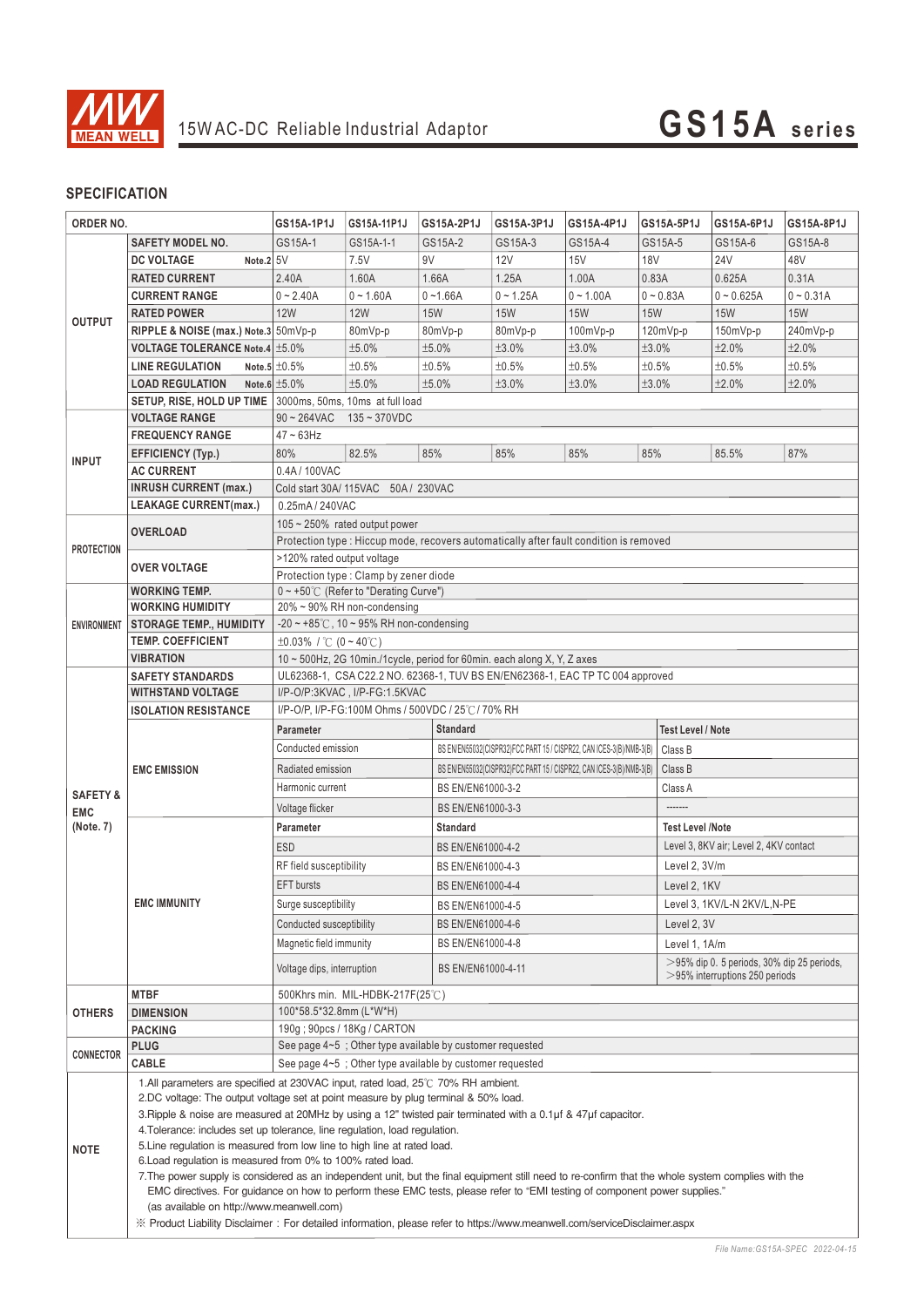

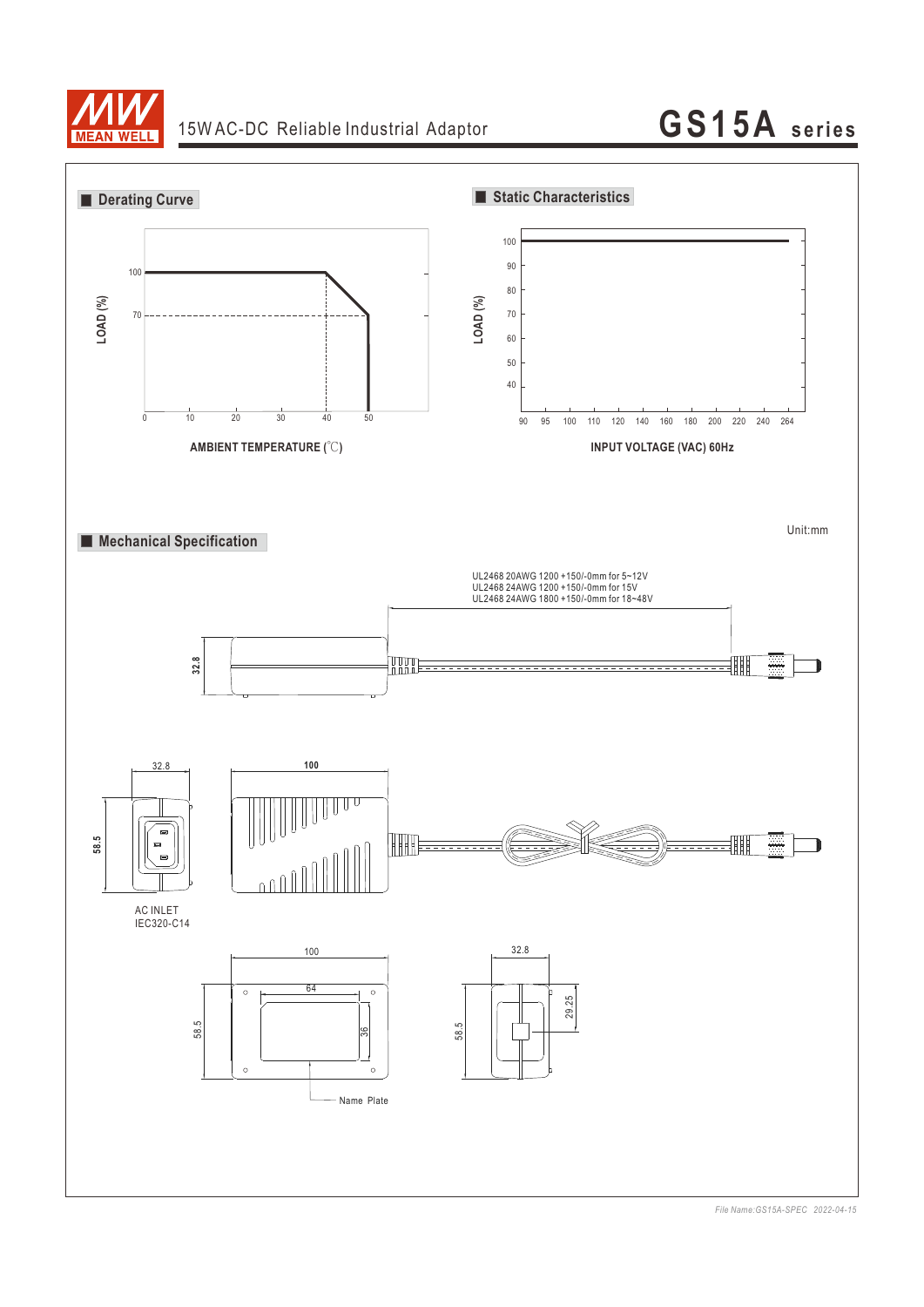

# 15W AC-DC Reliable Industrial Adaptor **GS15A** series

| O              | DC output plug<br>Standard plug: P1J                                                                                                                                                                                                                                                                           |                                    |                   |                    |           |                  | Unit:mm                     |
|----------------|----------------------------------------------------------------------------------------------------------------------------------------------------------------------------------------------------------------------------------------------------------------------------------------------------------------|------------------------------------|-------------------|--------------------|-----------|------------------|-----------------------------|
|                | P <sub>1</sub><br>Pin Assignment                                                                                                                                                                                                                                                                               |                                    |                   |                    |           |                  |                             |
|                |                                                                                                                                                                                                                                                                                                                | 11±0.5mm                           | $-C" +'$          |                    |           |                  |                             |
|                |                                                                                                                                                                                                                                                                                                                | ή                                  |                   | Outside            |           | Inside           |                             |
| $\circledcirc$ | DC plug changeable through:<br>(1) Customization of the standard part with an optional DC plug according to the table (MOQ applicable)<br>(2) Quick adapter accessory (sold separately without MOQ)<br>Please refer to below table and online selection guide: https://www.meanwell.com/upload/pdf/DC_plug.pdf |                                    |                   |                    |           |                  |                             |
|                | Example quick adapter accessory:                                                                                                                                                                                                                                                                               |                                    |                   |                    |           |                  |                             |
| $\circledcirc$ | Optional DC plug: (Available in customized cable or quick adapter)                                                                                                                                                                                                                                             |                                    |                   |                    |           |                  |                             |
|                | <b>Tuning Fork Style</b>                                                                                                                                                                                                                                                                                       |                                    | Type No.          | A                  | B         | $\mathbb{C}$     | <b>Quick Adapter</b>        |
|                |                                                                                                                                                                                                                                                                                                                | $C_{\rightarrow}$                  | P11               | OD<br>5.5          | ID<br>2.1 | L<br>9.5         | Accessory                   |
|                |                                                                                                                                                                                                                                                                                                                | F B B B                            | P <sub>1</sub> L  | 5.5                | 2.5       | 9.5              |                             |
|                |                                                                                                                                                                                                                                                                                                                | (Straight)                         | P <sub>1</sub> M  | 5.5                | 2.5       | 11.0             |                             |
|                |                                                                                                                                                                                                                                                                                                                | С                                  | P <sub>1R</sub>   | 5.5                | 2.1       | 9.5              | Available                   |
|                |                                                                                                                                                                                                                                                                                                                |                                    | P <sub>1</sub> JR | 5.5                | 2.1       | 11.0             | (Current rating: 7.5A max.) |
|                |                                                                                                                                                                                                                                                                                                                | (Right-angled)                     | P <sub>1</sub> LR | 5.5                | 2.5       | 9.5              |                             |
|                |                                                                                                                                                                                                                                                                                                                |                                    | P1MR              | 5.5                | 2.5       | 11.0             |                             |
|                | <b>Barrel Style</b>                                                                                                                                                                                                                                                                                            |                                    | Type No.          | A                  | B         | C                |                             |
|                |                                                                                                                                                                                                                                                                                                                |                                    | P2I               | OD                 | ID<br>2.1 | L<br>9.5         |                             |
|                |                                                                                                                                                                                                                                                                                                                | $\mathsf{C}$                       | P <sub>2</sub> J  | 5.5<br>5.5         | 2.1       | 11.0             |                             |
|                |                                                                                                                                                                                                                                                                                                                | <b>HHH</b>                         | P <sub>2</sub> L  | 5.5                | 2.5       | $9.5\,$          |                             |
|                |                                                                                                                                                                                                                                                                                                                | (Straight)                         | P <sub>2</sub> M  | $5.5\,$            | 2.5       | 11.0             | <b>None</b>                 |
|                | <b>CALCIO</b>                                                                                                                                                                                                                                                                                                  | $\mathsf{C}$                       | P <sub>2</sub> IR | 5.5                | 2.1       | 9.5              |                             |
|                |                                                                                                                                                                                                                                                                                                                |                                    | P <sub>2</sub> JR | 5.5                | 2.1       | 11.0             |                             |
|                |                                                                                                                                                                                                                                                                                                                | (Right-angled)                     | P <sub>2</sub> LR | 5.5                | 2.5       | 9.5              |                             |
|                |                                                                                                                                                                                                                                                                                                                |                                    | P2MR              | 5.5                | 2.5       | 11.0             |                             |
|                | Lock Style                                                                                                                                                                                                                                                                                                     |                                    | Type No.          | $\mathsf{A}$<br>OD | B<br>ID   | $\mathsf C$<br>L |                             |
|                |                                                                                                                                                                                                                                                                                                                | <b>Floating Locking</b>            | P2S(S761K)        | 5.53               | 2.03      | 12.06            |                             |
|                |                                                                                                                                                                                                                                                                                                                |                                    | P2K(761K)         | 5.53               | 2.54      | 12.06            | <b>None</b>                 |
|                |                                                                                                                                                                                                                                                                                                                |                                    | P2C(S760K)        | 5.53               | 2.03      | 9.52             |                             |
|                |                                                                                                                                                                                                                                                                                                                | SWITCHCRAFT original or equivalent | P2D(760K)         | 5.53               | 2.54      | 9.52             |                             |
|                | Min. Pin Style                                                                                                                                                                                                                                                                                                 |                                    | Type No.          | $\mathsf{A}$       | B         | $\mathbb{C}$     |                             |
|                |                                                                                                                                                                                                                                                                                                                |                                    |                   | OD                 | ID        | L                |                             |
|                |                                                                                                                                                                                                                                                                                                                | $\overline{C}$                     | P <sub>3</sub> A  | 2.35               | 0.7       | 11.0             | Available                   |
|                |                                                                                                                                                                                                                                                                                                                | ŒH                                 | P <sub>3</sub> B  | 4.0                | 1.7       | 11.0             | (Current rating: 5A max.)   |
|                |                                                                                                                                                                                                                                                                                                                | EIAJ equivalent                    | P <sub>3</sub> C  | 4.75               | 1.7       | 11.0             |                             |